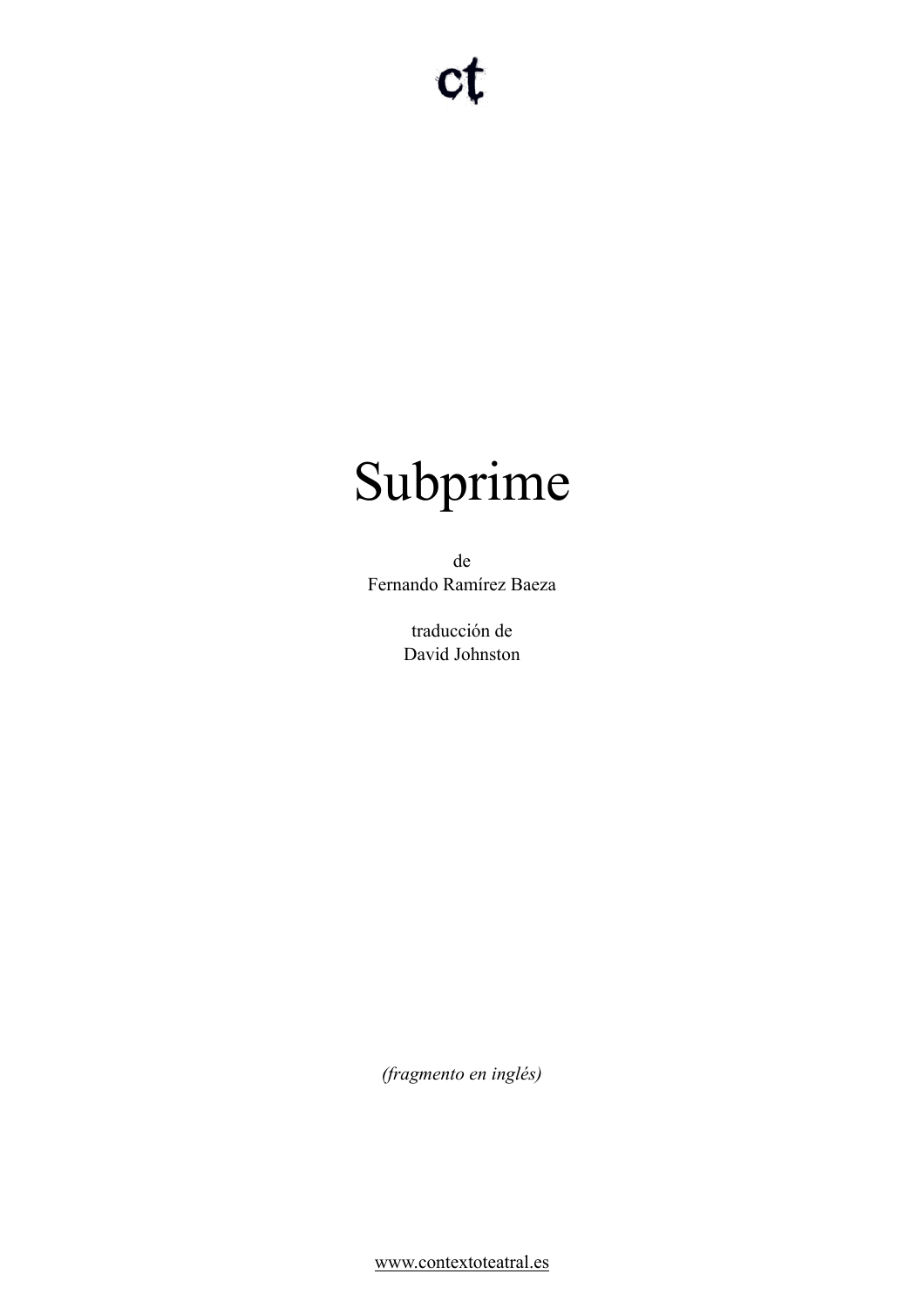Note: The translation of this play locates the action in Madrid. However, it can be readily and fully adapted to an English, American or other setting. The issues it deals with - economic crisis, corporate wheeling and dealing, government expediency and the onslaught of the surveillance society – are acute for us all. If you are interested in staging this translation, please contact David Johnston at  $d$  johnston@qub.ac.uk to secure rights and to discuss the setting for your production. There will be no charge for undertaking the process of adaptation.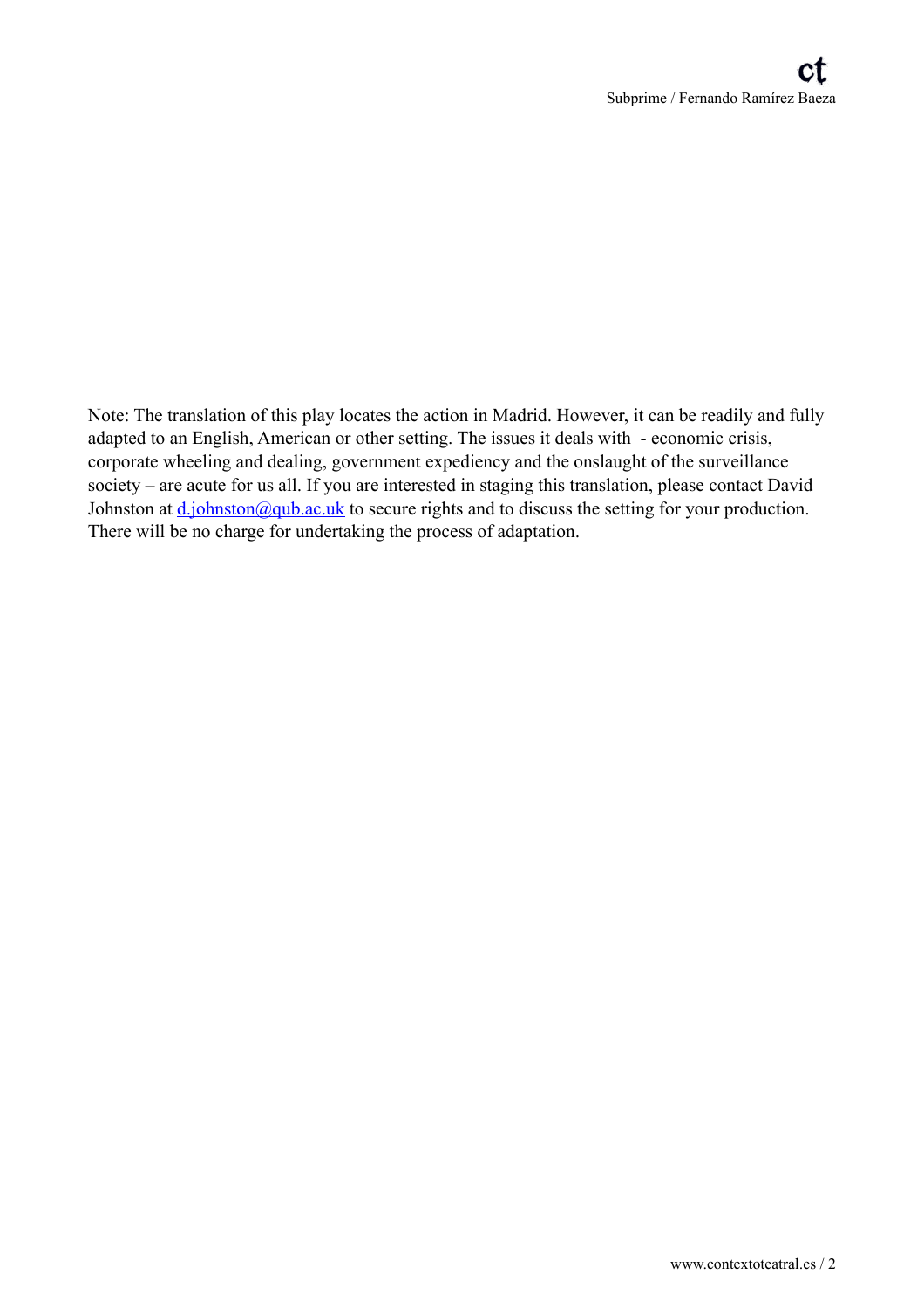*(An office, corridor and board room. TV screens and computers in the office and room. Printers and fax in the corridor).* 

*(Board room. On the TV a couple making love in the shadows. Panting)* 

DAVID Fuck, fuck, fuck, fuck, fuck!

PABLO They don't need any encouragement, David.

DAVID What time was this?

PABLO Three o'clock in the morning.

DAVID Talk about hammer and tongs.

PABLO It must be the first time they've done it in ages.

DAVID Look! Look! You can see him now. It's him.

PABLO And his wife.

DAVID You're sure?

PABLO Absolutely, I've watched it a couple of times. Why are you whispering?

DAVID We're in the office, it's eight o'clock in the morning. I don't know. Did you not realize...?

# PABLO

I was half asleep. The driver came in for a coffee and just hung around. It happens. Look at them! Three o'clock in the morning it tends to be drunks or exhibitionists, not people dressed in suit and tie. Having said that, it's not that unusual either.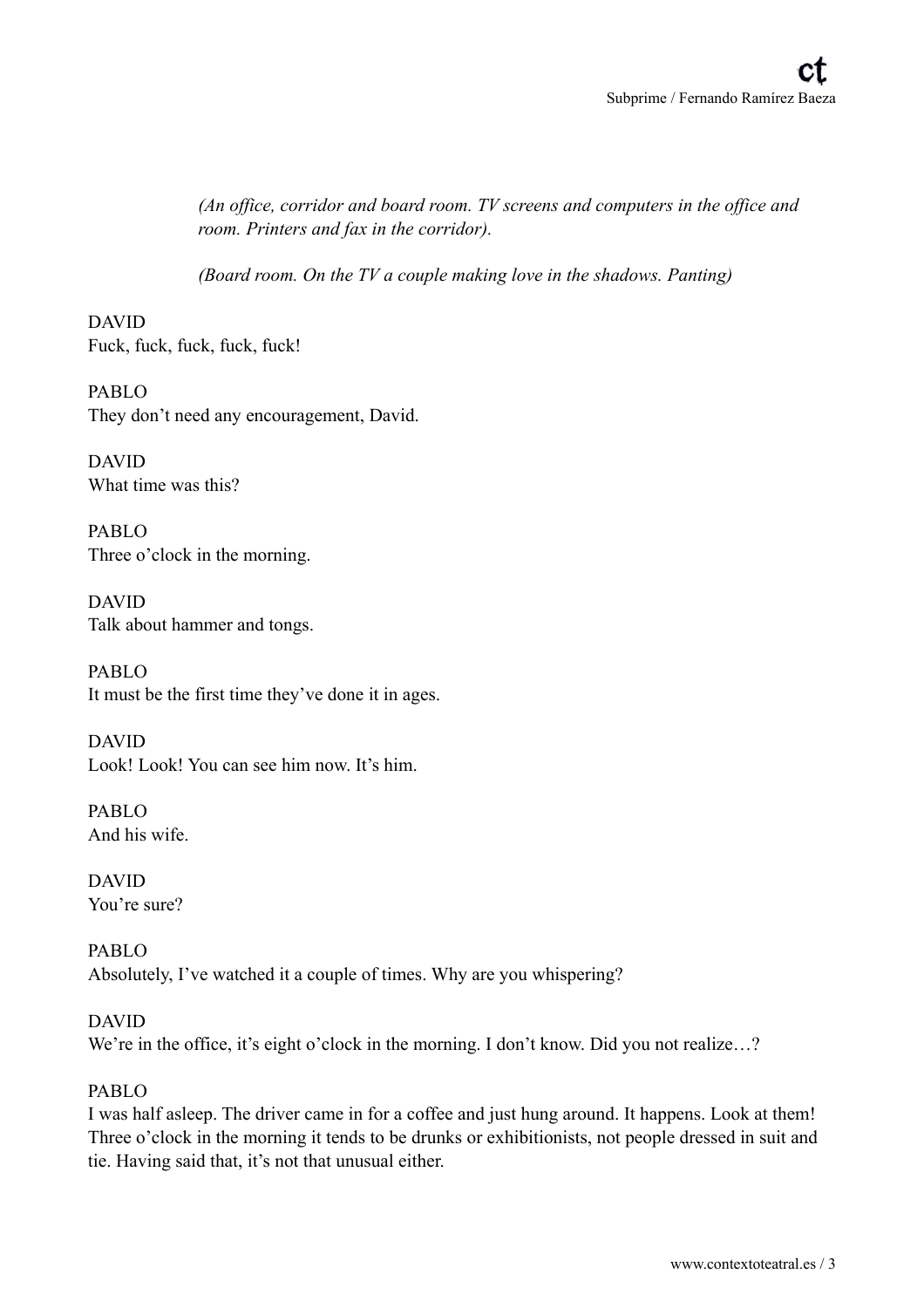DAVID So there's the driver having coffee while you watch the show?

PABLO

I didn't catch them in the act.

DAVID

Nicely put.

# PABLO

The driver walked round to open the car door for them, all very formal, and that's when I saw who it was.

DAVID Unbelievable.

# PABLO

Off they went. I locked up, opened a packet of biscuits and pressed play. I thought to myself, the camera behind the door into the toilets, that's the one I'll catch them on. Something to tell your friends, you know. And then suddenly she pushes him against the wall, pulls down her knickers, takes him by the…. you know… and I started coughing.

DAVID Coughing? You started coughing?

PABLO Yes, coughing.

DAVID Why did you start coughing?

PABLO I was choking. On a biscuit. It's not every day you see the Prime Minister and his wife fucking like rabbits.

DAVID It's strong stuff. And on tape.

PABLO Memory stick. Flash pen. How do you want it?

DAVID This is extraordinary. I'm not sure what we should do.

PABLO What do you mean I'm not sure what we should do?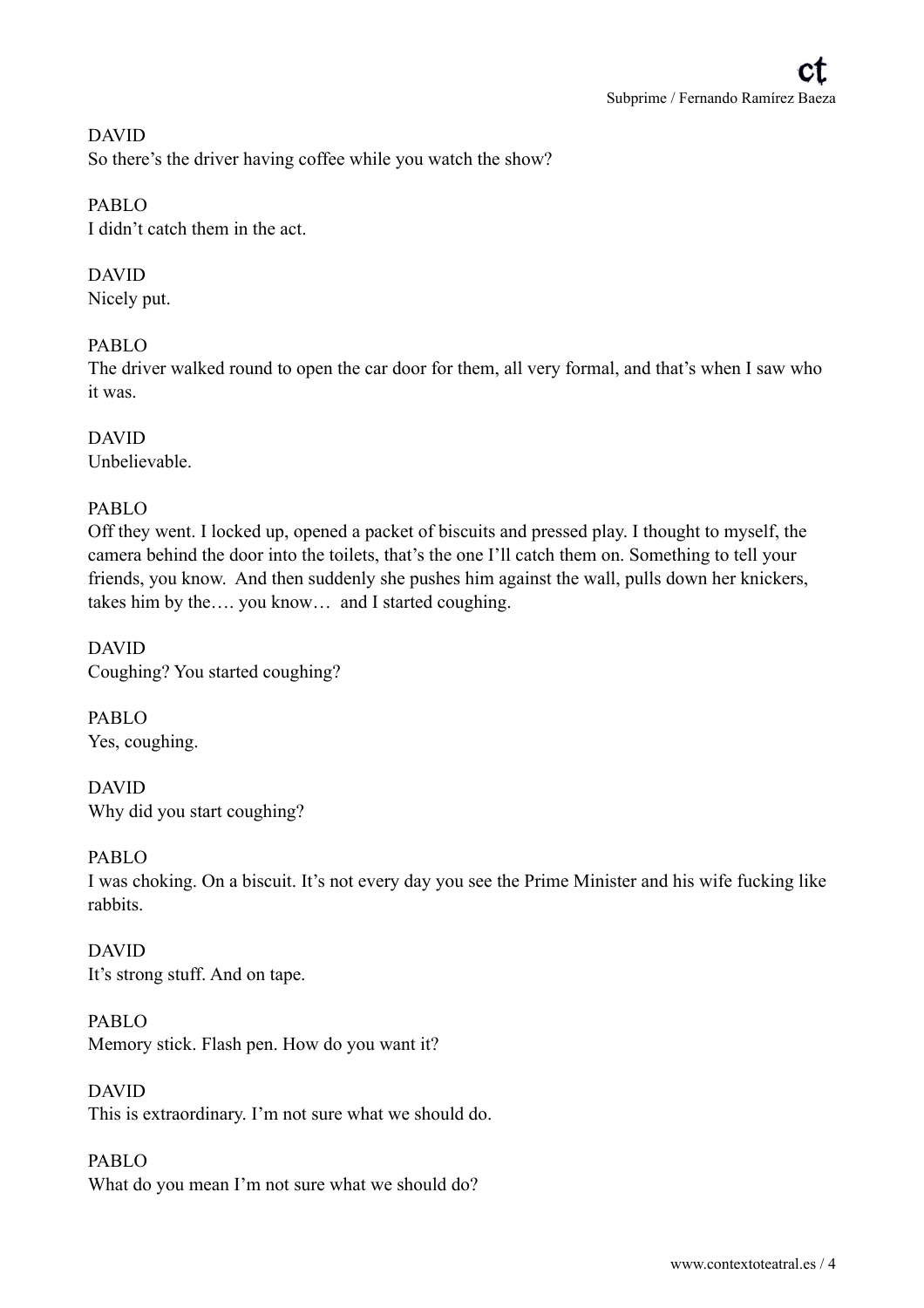DAVID What is it you want?

PABLO I don't mean that.

DAVID Angel.

PABLO Who's that?

DAVID The CEO. *(He calls)* 

PABLO OK, great.

DAVID Give me the memory stick.

PABLO No.

DAVID *(To ANA, the Secretary)* Get me Angel, would you? *(To PABLO*) Give it to me.

PABLO It's mine.

DAVID Pablo, the company owns all video content… *(To the Secretary).* Well, get him out of the gym. Yes, OK… but this is very important.

PABLO All right. *(He hands him the memory stick)*

DAVID Thank you. Coffee?

PABLO Please. I don't have the other copy here.

DAVID Other copy?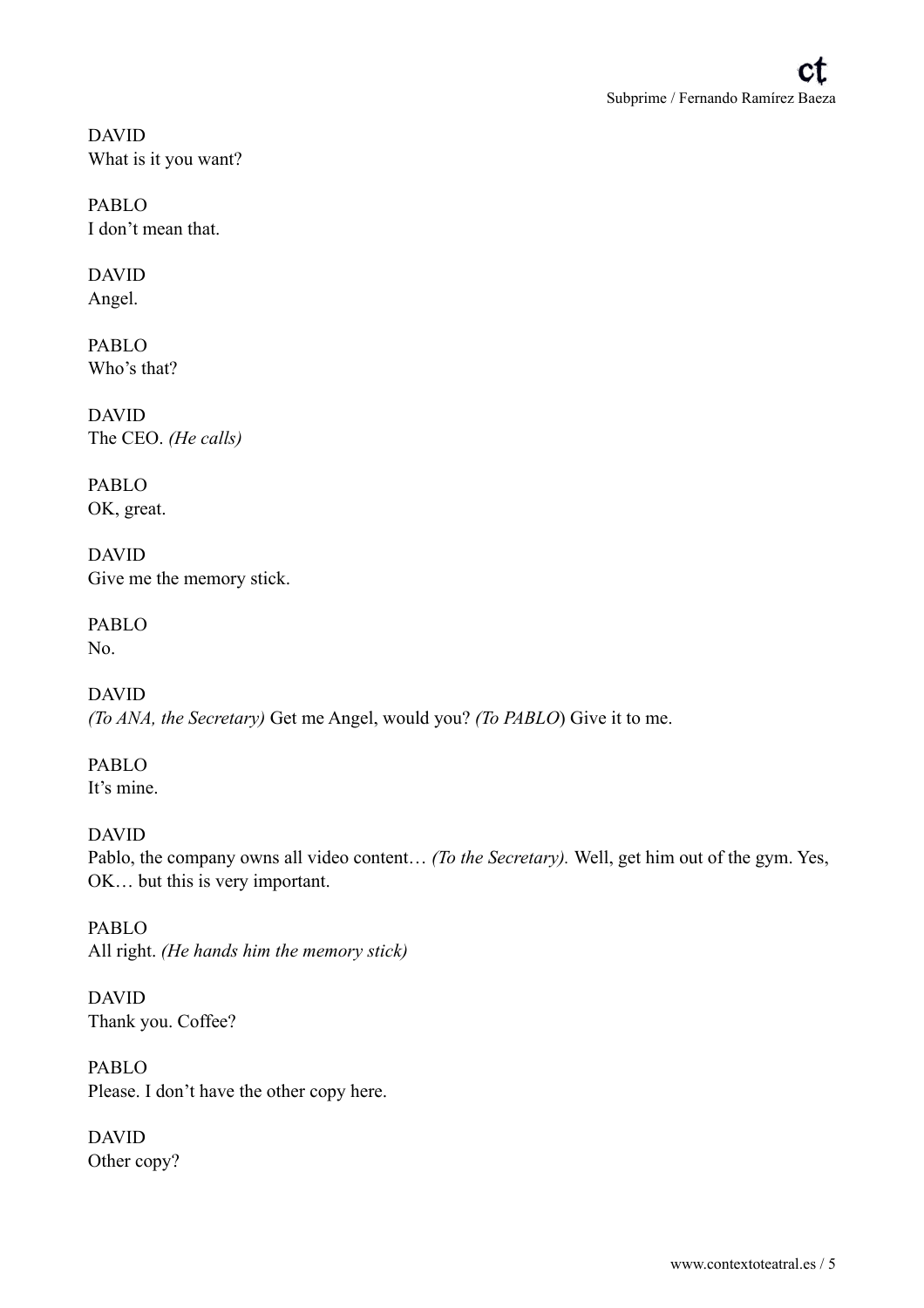PABLO What do you think?

DAVID Remember who got you the petrol station.

PABLO That's why I'm here and not on the TV.

DAVID Pablo, you owe me.

PABLO It wasn't you got me anything. I made a mistake and you got the high-flyer job.

DAVID What is it you want?

PABLO Nobody has to know.

DAVID What?

PABLO Let me keep a copy. I'll lock it in a drawer, nobody'll be any the wiser.

DAVID Are you kidding?

PABLO How long's the Prime Minister been married? Ten years or so?

DAVID Yeah, maybe.

PABLO It's nice your wife hurling herself at you like that, like a young girl, do you not think?

DAVID Not just nice, unlikely.

PABLO That's love for you. Could I have a glass of water?

DAVID Sure. So why tell me then?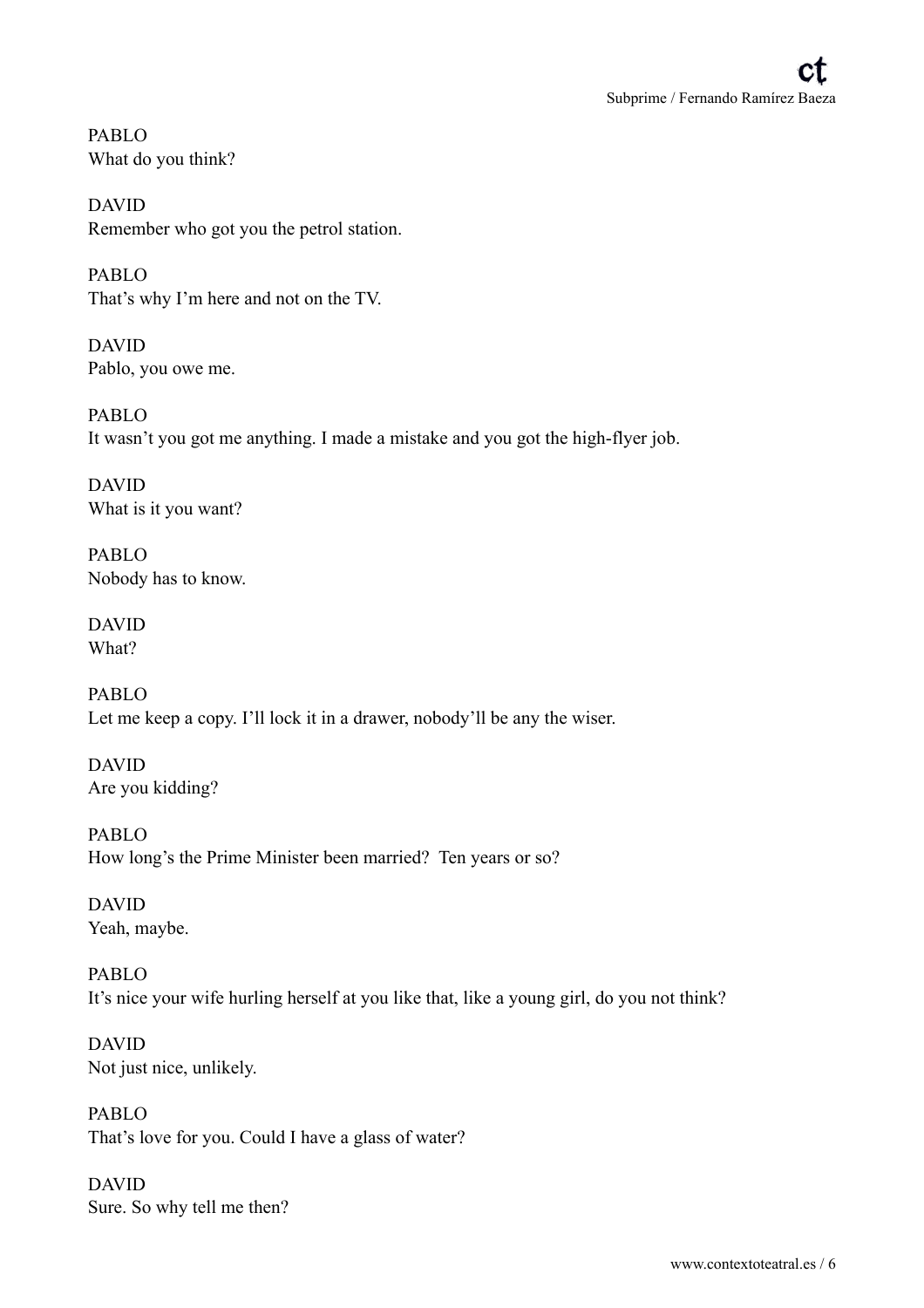# PABLO

The tape's been with admin all morning. Most of them hate their jobs. Easy money.

DAVID *(On his mobile)*: Ana! Get security. Tell them to confiscate all last night's cctv. Straight from the CEO. And check with IT. Have all the images emailed over. Everything, OK? Everything.

*(ANGEL SOLIS arrives)* 

ANGEL Good morning. This better be important.

PABLO Morning, sir.

ANGEL Are you Financial Services Authority?

PABLO FSA? No, I'm from the services at junction 14 on the M-25. I was just leaving.

ANGEL

Who is this, David? I'm no mood. *(He looks at his Blackberry)*. New York's through the floor. What are you watching?

PABLO Porn.

ANGEL Turn it off. How did he get in here? The JSB bank will be here any minute.

DAVID You should go.

PABLO Delighted to. I'm gone. With the tape of the Prime Minister fucking his wife.

ANGEL What did he say?

PABLO David's on top of it.

DAVID There's more…. *(He puts on the video)* 

ANGEL Stay there.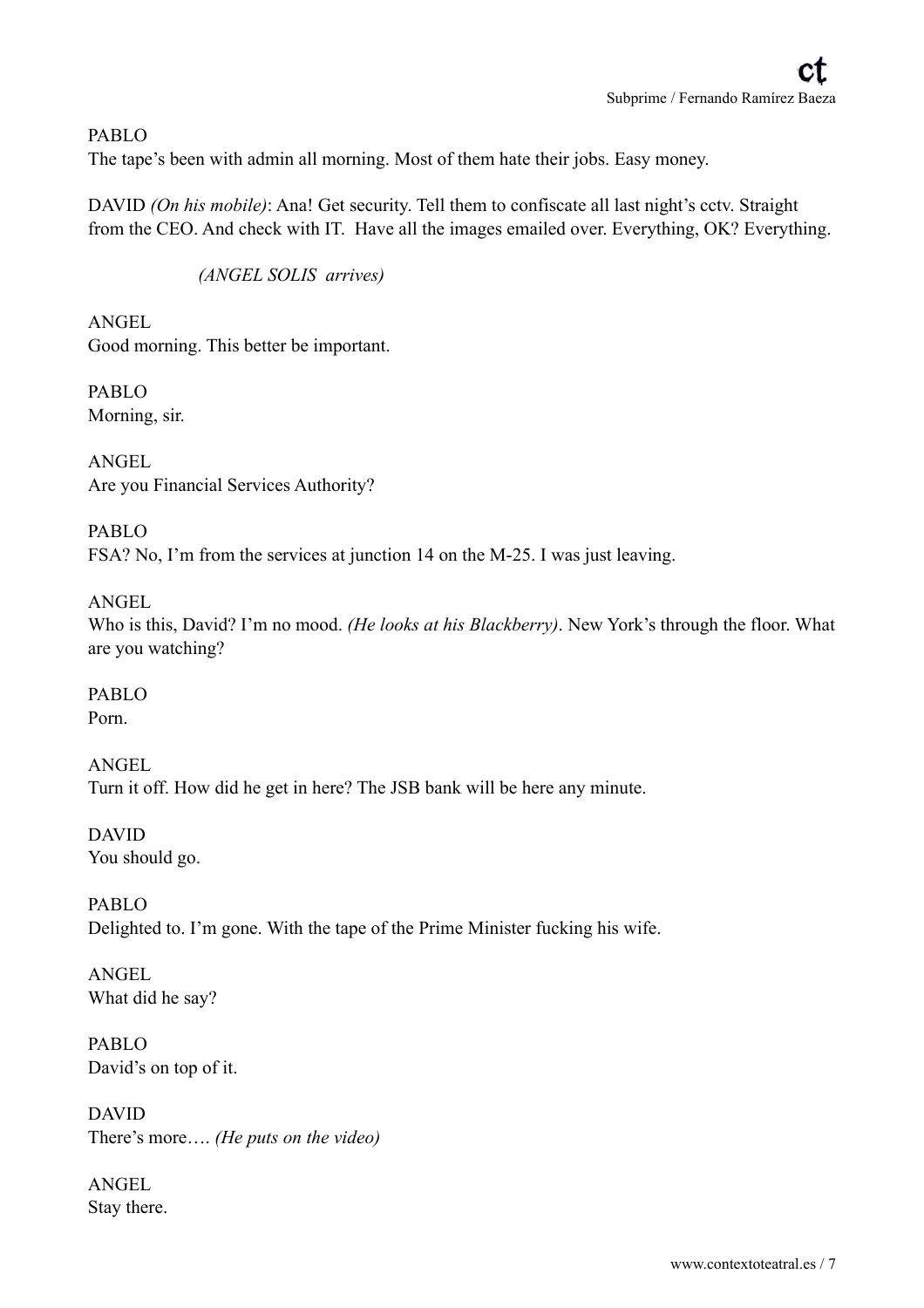PABLO I'm in a hurry.

ANGEL Fucking hell. Hold on. What station's this?

PABLO Junction 14, M-25.

ANGEL The images belongs to us. The franchise agreement is absolutely clear. *(On his mobile)* Ana, no calls…. OK, let me know when he gets here.

PABLO Yes. The images do belong to the company. It's just a copy I've got. Any chance of another coffee?

ANGEL What is it you want? *(Mobile)* Ana, get Armando… Yes, the lawyer.

PABLO Nobody has to know.

ANGEL Excuse us for one minute.

PABLO Of course.

*(ANGEL and DAVID go into ANGEL's office)* 

ANGEL Nobody has to know? Who is this idiot?

DAVID He's from the petrol station.

ANGEL It 's definitely the Prime Minister?

DAVID Yes.

ANGEL Who with... his wife, or his secretary?

DAVID His wife.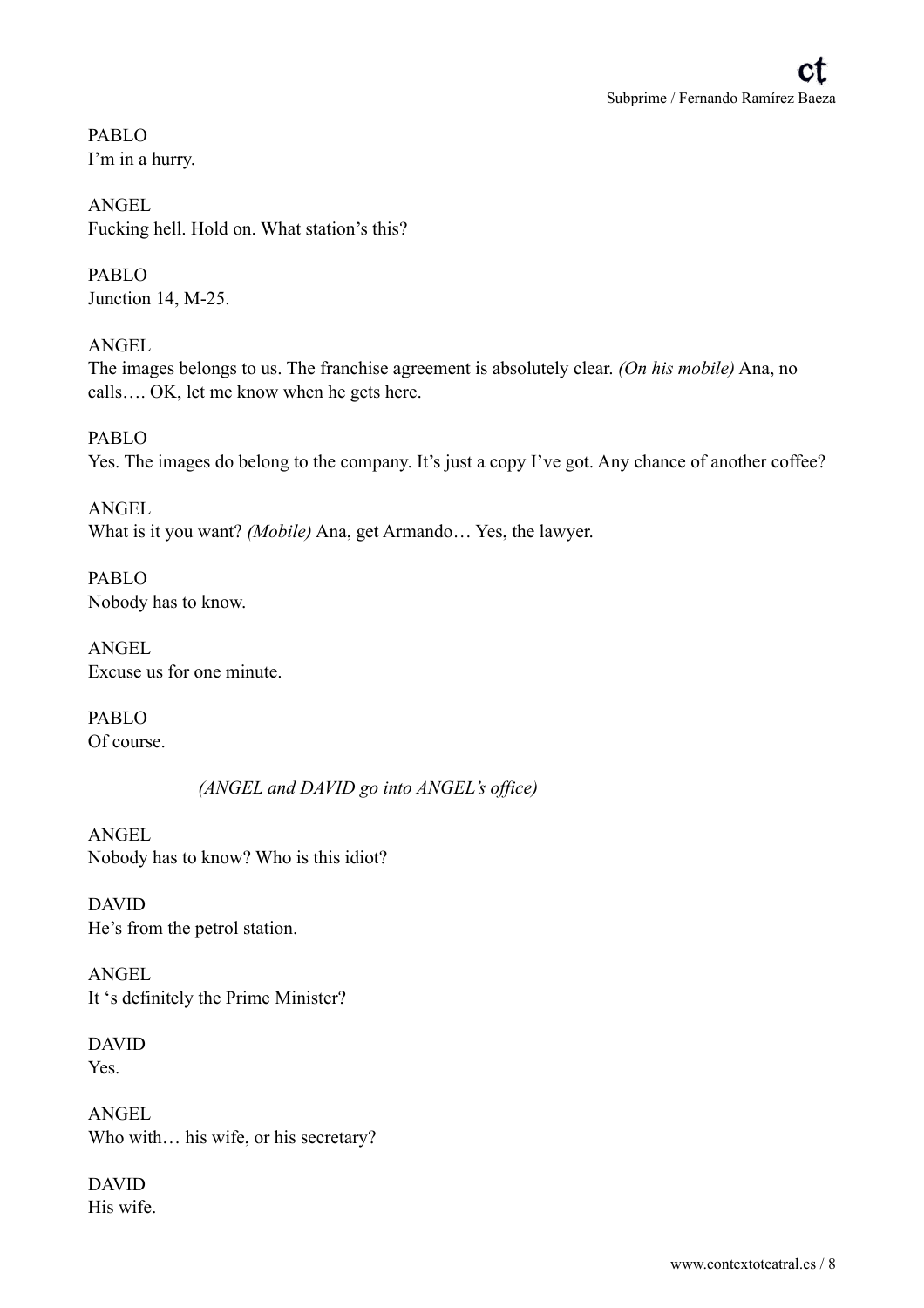# ANGEL

They've kept us dangling for four years - two different ministers - waiting for permission to start drilling in the Canaries.

#### DAVID

Just like that? You're going to blackmail the Prime Minister with a tape that's not even yours?

# ANGEL

The bank'll be here any minute. Look, half the company's tied up with stock options that expire at the end of the year. What would you do?

# DAVID

I really don't think so.

# ANGEL

Listen: Company report from Suisse Bank *(He reads)* 'Petresa has no energy reserves… Petresa is carrying significant levels of debt in the wake of its acquisition of Luminex…. Petresa will have to renegotiate the guarantees it has lodged with the banks'. It's a vicious circle, David, I'm telling you. The share value falls, the guarantees are worth less, the banks call in the guarantees, they keep the shares and sell them on, and we keep sliding. There's oil in the Canaries, and by God do we need it. Water?

# DAVID I'll have a coke. I haven't slept all night.

ANGEL Up working?

DAVID My wife wants a divorce.

ANGEL Oh. That'll have to wait. How much?

DAVID She's only just said… we haven't even talked about….

ANGEL The guy from the petrol station.

DAVID Nobody has to know. That's what he said.

ANGEL Idiot. He's just won the lottery and he thinks he has to fight his corner.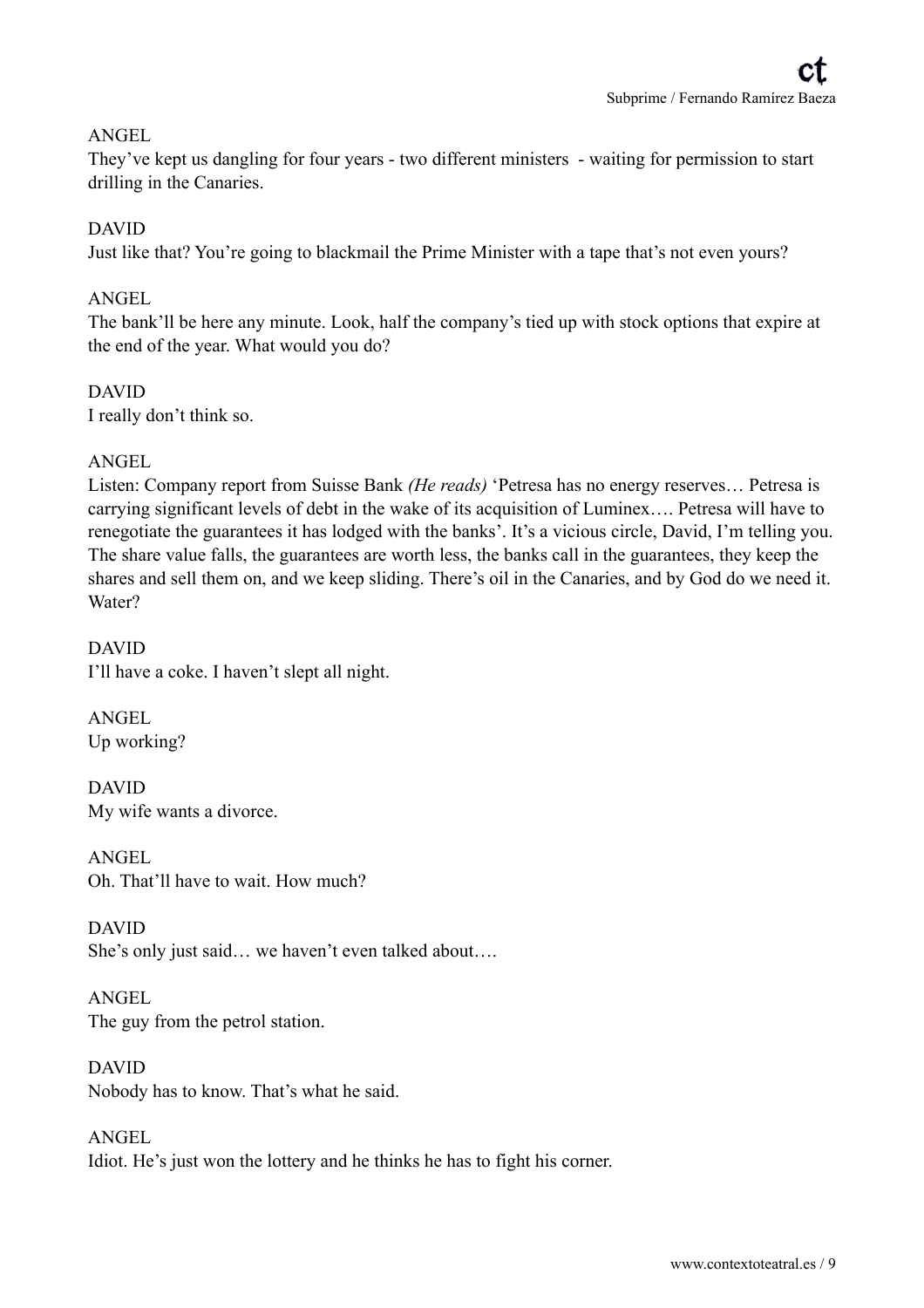DAVID He's more than capable.

ANGEL How do you know?

DAVID We were at University together. I've known him for ages.

# ANGEL

Even better. Sit him down and convince him. Go up to 3 million euros. But try to settle for less. Who else has seen it?

DAVID No one, as far as I know. *(Mobile)*. No, I'm in a meeting…. Yes, sorry, I'll call you back.

ANGEL Who has it, the tape?

DAVID This is it.

ANGEL Give it to me. *(David gives him the memory stick)*. He's taken a copy, I assume.

DAVID Yes. What happens if he goes and puts it online?

# ANGEL

He won't. We'll put his money into an escrow account. So he won't be able to touch it for another three years. Until after the elections when that clown's been kicked out.

DAVID How do we process the payment?

ANGEL You're asking me?

DAVID What about the FSA?

ANGEL

Come off it, David, none of us were born yesterday. Convince him. He can treat his wife to her dream home. Where's he from?

DAVID Valladolid.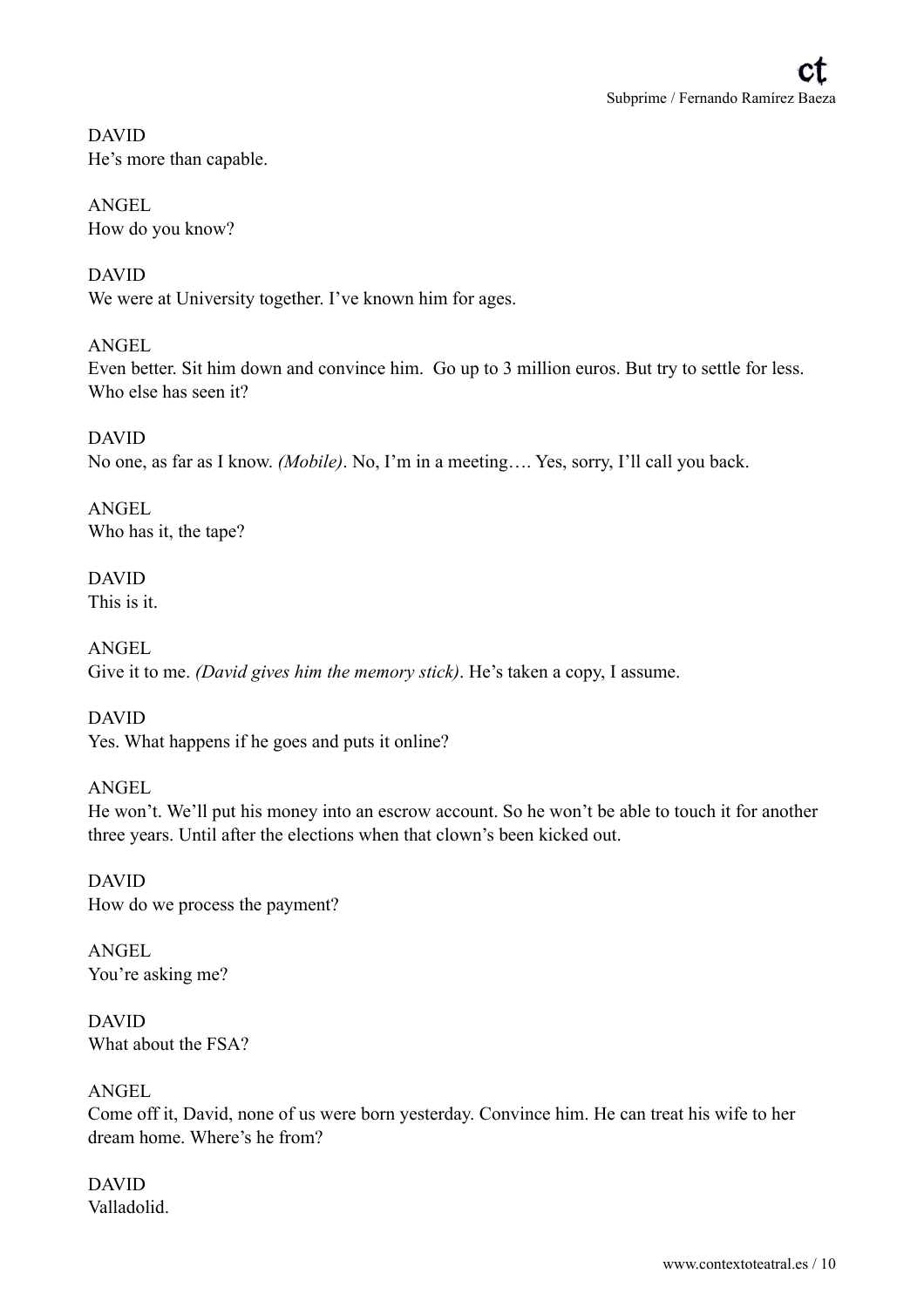ANGEL That's all you know?

DAVID

We did Business Studies together in the City University. He had a scholarship. He's clever. Bit of a do-gooder.

ANGEL Do-gooder?

DAVID You know, always talking about the Palestinians, immigrants rights, demonstrations…

ANGEL A bleeding heart. Any family?

DAVID A sister somewhere. That's all I know. What's this about?

ANGEL How does a guy like that end up owning a petrol station?

DAVID No idea.

ANGEL What's the boss doing on the night shift?

DAVID I don't know.

ANGEL Try and beat him down.

DAVID Leave it with me.

ANGEL What was his name again?

DAVID Pablo.

ANGEL

Lucky bastard. He's going to pocket in one night what it would take you two years to earn, without lifting a finger. Thanks to the Prime Minister. *(His mobile rings)* Yes. Armando, how are you? Listen I need you over here straight away… what do you mean why? I can't tell you over the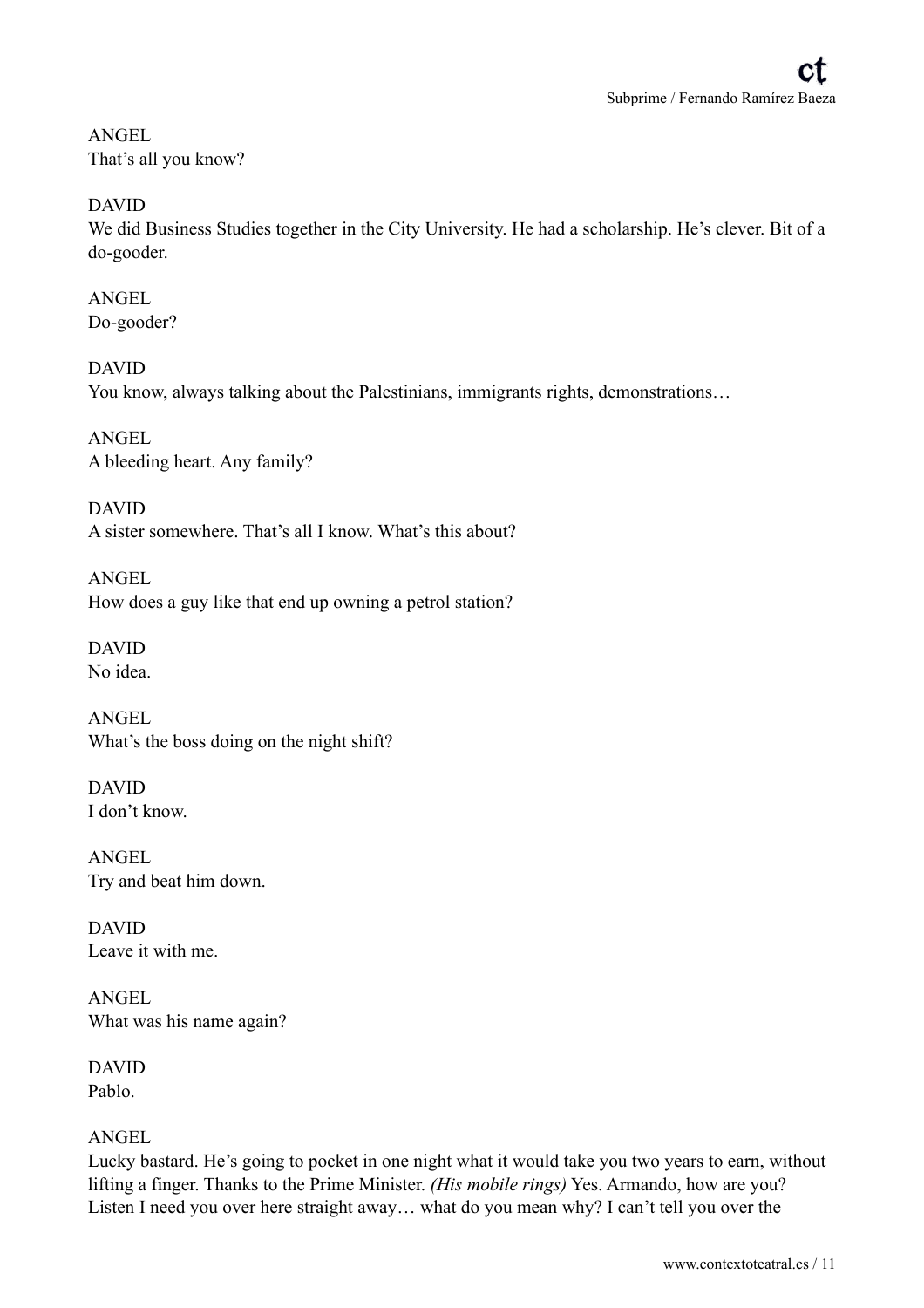phone… Alone. It's urgent.

# DAVID

It's the wife's fault.

#### ANGEL

If only it was his secretary he was screwing… Anyway. I've got Executive Board now. Keep me in the loop.

#### DAVID

You're sure about this. I mean we've always gone for the hearts and minds.

#### ANGEL

They owe it to us. They've kept us hanging around long enough. Forget the ecologists and the local councils and the newspapers and all the concerned citizens and the fucking rest of them. That tape is a surefire vote loser. God bless democracy. It's bread and butter for the press.

#### DAVID

You need to talk to him.

#### ANGEL

Come in, please. *(PABLO comes in)*. Listen carefully: this tape is going to disappear. I hear what you said, but if a journalist gets his hands on it, nobody comes out of this well; not Petresa, not you, and certainly not the Prime Minister and his family.

#### PABLO

Fine by me. I don't want anyone to see it because he's not doing anything wrong. It's his wife he's making love to.

#### ANGEL

That's debatable. You can't go round having sex in public. He represents this country. It would be like Clinton.

#### PABLO

Except it's his wife, not an intern.

#### ANGEL

You think that makes it OK? Clinton apologised because what he did was wrong. This is different. He can apologise for being imprudent. But he looks an absolute wanker. You know what I mean. In any case, Pablo – Pablo? – nobody's going to be any the wiser.

#### DAVID

We're going to make you an offer for the tape.

ANGEL Good to meet you.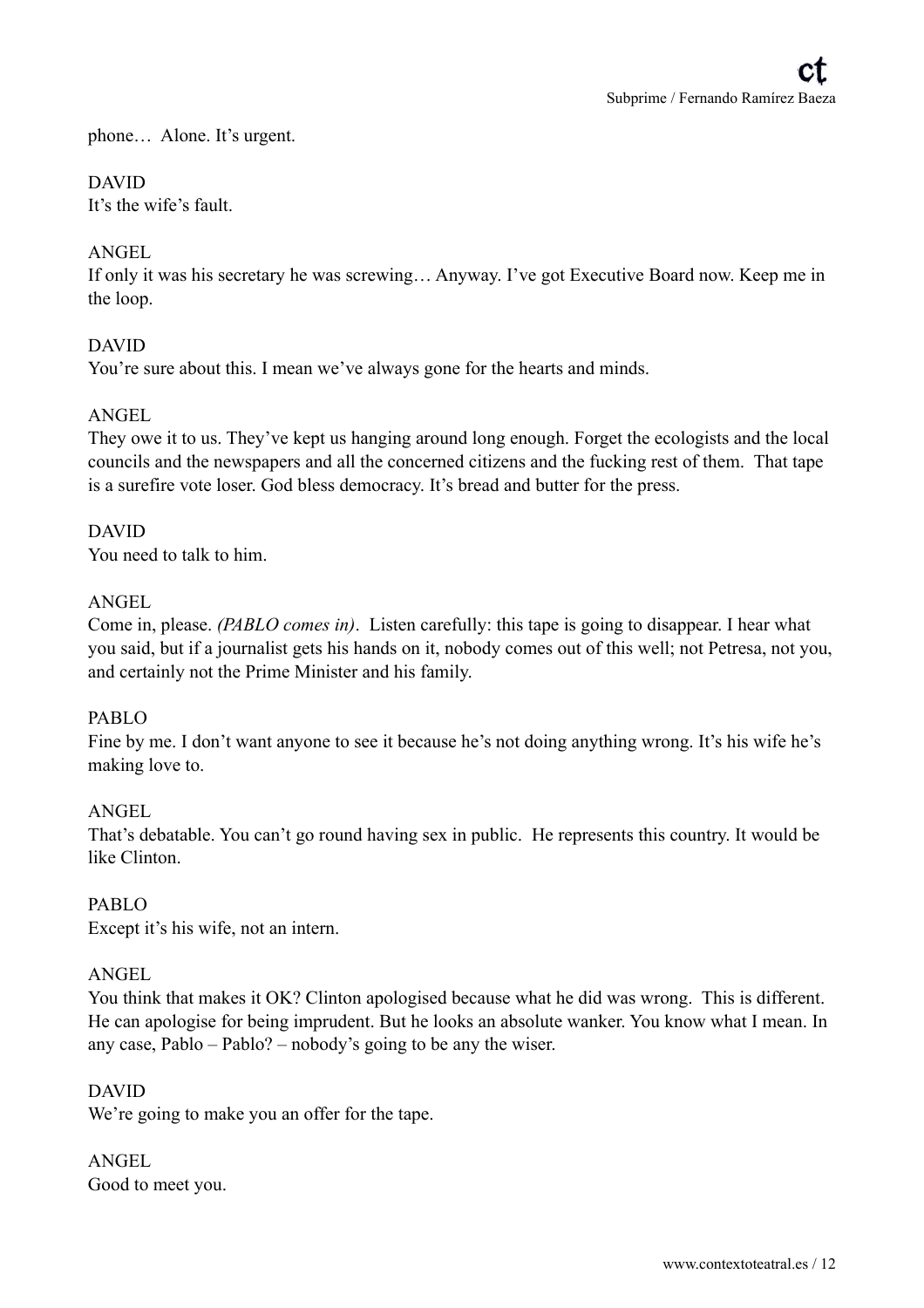*(ANGEL leaves)* 

#### DAVID

Let's go into the board room *(DAVID and PABLO go into the board room)* 

PABLO Is it OK to smoke? *(DAVID hands him some mints)*. All right.

DAVID Angel smokes and nobody says anything. Go out onto the roof if you want.

PABLO So how are things?

DAVID OK.

PABLO You're a father now, aren't you?

DAVID Yeah.

PABLO How's Raquel?

DAVID Good thanks. We don't see each other that much, work. you know, but she's fine.

PABLO How much?

DAVID Two million. We'll draw up a contract and put the money into an escrow account. Petresa chooses the bank.

PABLO And the terms?

#### DAVID

The money can only be withdrawn with your agreement and ours. Two sets of signatures. After three years, providing nobody else knows. The money's yours but it's held for you until a particular time. The interest….

#### PABLO

… is mine, I know. It's not about the money. I said that already.